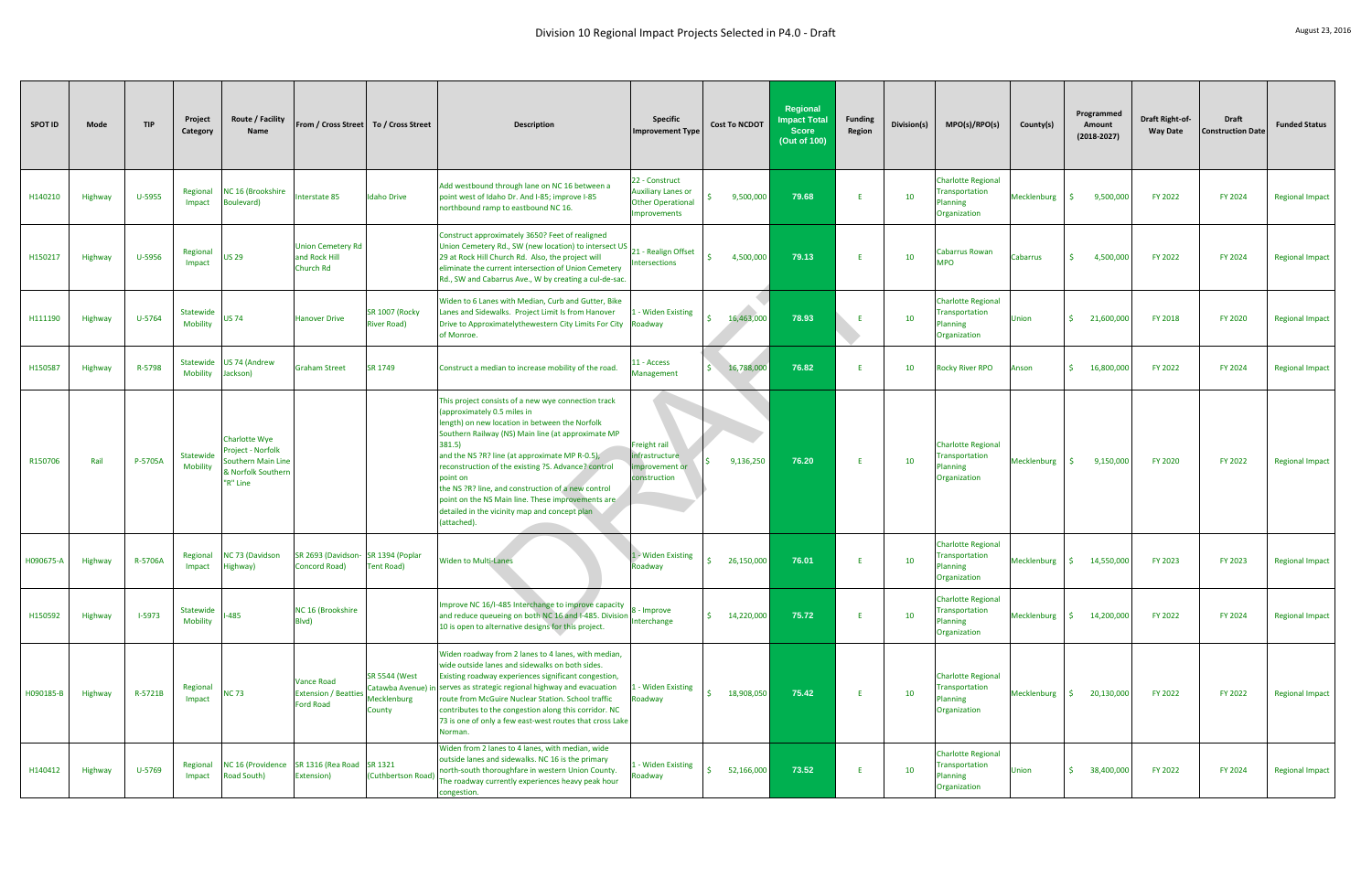|            |         |            |                       |                                                           |                                                |                                            | Division 10 Regional Impact Projects Selected in P4.0 - Draft                                                                                                                                                                                                                                                                                                                                                                                                                |                                                                |                           |                                                                 |                          |             |                                                                                                                    |                           |                                       |                                           |                                   | August 23, 2016        |
|------------|---------|------------|-----------------------|-----------------------------------------------------------|------------------------------------------------|--------------------------------------------|------------------------------------------------------------------------------------------------------------------------------------------------------------------------------------------------------------------------------------------------------------------------------------------------------------------------------------------------------------------------------------------------------------------------------------------------------------------------------|----------------------------------------------------------------|---------------------------|-----------------------------------------------------------------|--------------------------|-------------|--------------------------------------------------------------------------------------------------------------------|---------------------------|---------------------------------------|-------------------------------------------|-----------------------------------|------------------------|
| SPOT ID    | Mode    | <b>TIP</b> | Project<br>Category   | Route / Facility<br>Name                                  | From / Cross Street To / Cross Street          |                                            | <b>Description</b>                                                                                                                                                                                                                                                                                                                                                                                                                                                           | <b>Specific</b><br>mprovement Type                             | <b>Cost To NCDOT</b>      | Regional<br><b>Impact Total</b><br><b>Score</b><br>(Out of 100) | <b>Funding</b><br>Region | Division(s) | MPO(s)/RPO(s)                                                                                                      | County(s)                 | Programmed<br>Amount<br>$(2018-2027)$ | <b>Draft Right-of-</b><br><b>Way Date</b> | Draft<br><b>Construction Date</b> | <b>Funded Status</b>   |
| H090185-A  | Highway | R-5721A    | Regional<br>Impact    | <b>NC 73</b>                                              | <b>Business NC 16</b><br><b>Lincoln County</b> | <b>Vance Road</b><br><b>Ford Road</b>      | Extension / Beatties Widen to Multi-Lanes.                                                                                                                                                                                                                                                                                                                                                                                                                                   | - Widen Existing<br>Roadway                                    | 90,000,000                | 73.14                                                           | F, E                     | 12, 10      | Gaston-Cleveland-<br>Lincoln MPO,<br><b>Charlotte Regional</b><br><b>Transportation</b><br>lanning<br>Organization | .incoln,<br>Mecklenburg   | 44,300,000<br>Š.                      | FY 2023                                   | <b>FY 2023</b>                    | <b>Regional Impact</b> |
| R150005    | Rail    | P-5705B    | Statewide<br>Mobility | <b>Charlotte Area</b><br>Service<br>mprovement<br>Project |                                                |                                            | Construct track and structures to relocate the<br>Piedmont, Carolinian, and Crescent passenger service<br>off of the main line. This project will reduce freight rail<br>congestion through Uptown Charlotte and remove<br>passenger trains from the Charlotte Yard. This will<br>dramatically increase freight train efficiency and<br>increase capacity on the NS Main line and yard facility,<br>while eliminating switching delays due to passenger<br>train activities. | Freight rail<br>nfrastructure<br>mprovement or<br>construction | 27,000,000                | 72.90                                                           | -E                       | 10          | <b>Charlotte Regional</b><br><b>Transportation</b><br>Planning<br>Organization                                     | Mecklenburg               | \$27,000,000 (IN<br>FY 17)            |                                           | FY 2017                           | <b>Regional Impact</b> |
| H090179-AB | Highway | R-2632AB   | Regional<br>Impact    | <b>NC 73</b>                                              | <b>NC 115</b>                                  | SR 2693 (Davidson-<br><b>Concord Road)</b> | <b>Widen to Multi-Lanes</b>                                                                                                                                                                                                                                                                                                                                                                                                                                                  | - Widen Existing<br>Roadway                                    | 19,800,000                | 72.30                                                           |                          | 10          | <b>Charlotte Regional</b><br>Transportation<br>lanning<br>Organization                                             | Mecklenburg               | 19,730,000<br>S.                      | FY 2021                                   | <b>FY 2023</b>                    | <b>Regional Impact</b> |
| H090671    | Highway | U-5957     | Regional<br>Impact    | NC 27 (Freedom<br>Drive)                                  | SR 1644 (Toddville<br>Road)                    | SR 1600 (Moores<br><b>Chapel Road)</b>     | Widening to 4 Lanes and Bike Lanes.                                                                                                                                                                                                                                                                                                                                                                                                                                          | <b>L-Widen Existing</b><br>Roadway                             | 17,074,000<br>S.          | 71.61                                                           |                          | 10          | <b>Charlotte Regional</b><br><b>Transportation</b><br>lanning<br>Organization                                      | Mecklenburg               | 17,100,000<br>-\$                     | FY 2022                                   | FY 2024                           | <b>Regional Impact</b> |
| H090675-B  | Highway | R-5706B    | Regional<br>Impact    | NC 73 (Davidson<br>Highway)                               | SR 1394 (Poplar<br><b>Tent Road)</b>           | <b>US 29</b>                               | <b>Widen to Multi-Lanes</b>                                                                                                                                                                                                                                                                                                                                                                                                                                                  | 1 - Widen Existing<br>oadway                                   | $\frac{1}{2}$ 114,931,000 | 71.20                                                           |                          | 10          | Cabarrus Rowan<br><b>MPO</b>                                                                                       | Cabarrus                  | \$<br>93,500,000                      | FY 2023                                   | <b>FY 2023</b>                    | <b>Regional Impact</b> |
| H140154    | Highway | U-5765     | Regional<br>Impact    | NC 73 (Sam Furr<br>Road)                                  | SR 5544 (West<br>Catawba Avenue)               | SR 2316<br>(Northcross Drive)              | Widen from four lanes to six lanes with median, wide<br>outside lanes, and sidewalks. Congestion levels are 11 - Widen Existing<br>increasing, median needed for access management,<br>intersection improvements                                                                                                                                                                                                                                                             | Roadway                                                        | 11,395,000                | 70.45                                                           |                          | 10          | <b>Charlotte Regional</b><br>ransportation<br><b>Planning</b><br>Organization                                      | Mecklenburg $\frac{1}{2}$ | 28,100,000                            | FY 2021                                   | FY 2021                           | <b>Regional Impact</b> |
| H090680-A  | Highway | $U-5773$   | Regional<br>Impact    | <b>NC 3 (Concord Lake</b><br>Road/Branchview<br>Drive)    | Dale Earnhardt<br><b>Boulevard</b>             | <b>NC73</b>                                | <b>Widen to Multi-Lanes</b>                                                                                                                                                                                                                                                                                                                                                                                                                                                  | - Widen Existing<br>Roadway                                    | 68,745,000                | 69.22                                                           |                          | 10          | Cabarrus Rowan<br><b>MPO</b>                                                                                       | Cabarrus                  | $\mathsf{S}$<br>63,300,000            | FY 2023                                   | FY 2025                           | <b>Regional Impact</b> |
| T150402    | Transit | T-W001     | Regional<br>Impact    | University City to<br><b>Concord Mills Bus</b><br>Route   |                                                |                                            | Purchase six buses to provide a new route from the<br>LYNX Blue Line Station at JW Clay to connect to the CK<br>Rider System at Concord Mills Mall. The route will<br>travel along US 29, Mallard Creek Church Rd, Mallard<br>Creek Rd/Derita Rd to access the CK Rider Transfer<br>stop at Concord Mills Mall. The route will connect<br>multiple employment destinations, UNC Charlotte, and<br>numerous residential neighborhoods.                                        | - Expansion<br>Vehicle                                         | 300,000                   | 69.00                                                           | F.                       | 10          | <b>Charlotte Regional</b><br>Transportation<br>lanning<br>Organization,<br>Cabarrus Rowan<br><b>MPO</b>            | Mecklenburg               | 300,000                               |                                           | FY 2019                           | <b>Regional Impact</b> |
| H140399    | Highway | U-5772     | Regional<br>Impact    | <b>NC 115 (Old</b><br><b>Statesville Road)</b>            | NC 24 (Harris<br><b>Boulevard</b> )            | Interstate 485                             | Widen roadway from a two-lane roadway to a four-<br>lane median divided facility with bike lanes and<br>sidewalks on each side                                                                                                                                                                                                                                                                                                                                               | - Widen Existing<br>Roadway                                    | ς.<br>34,307,000          | 68.21                                                           | F                        | 10          | <b>Charlotte Regional</b><br>Transportation<br><b>Planning</b><br>Organization                                     | Mecklenburg               | 24,900,000<br>S.                      | <b>FY 2022</b>                            | <b>FY 2024</b>                    | <b>Regional Impact</b> |
| H090511    | Highway | U-5007     | Regional<br>Impact    | <b>NC 51</b>                                              | <b>Matthews</b><br>Township Parkway Road)      | SR 3128 (Lawyers                           | Matthews township Parkway to SR 3128 (Lawyers<br>Road). Widen to Multi-Lanes.                                                                                                                                                                                                                                                                                                                                                                                                | I - Widen Existing<br>Roadway                                  | 43,248,000                | 67.27                                                           | F                        | 10          | <b>Charlotte Regional</b><br>Transportation<br>Planning<br>Organization                                            | Mecklenburg               | $\sim$ 5<br>35,100,000                | <b>FY 2022</b>                            | <b>FY 2024</b>                    | <b>Regional Impact</b> |
|            |         |            |                       |                                                           |                                                |                                            |                                                                                                                                                                                                                                                                                                                                                                                                                                                                              |                                                                |                           |                                                                 |                          |             |                                                                                                                    |                           |                                       |                                           |                                   |                        |